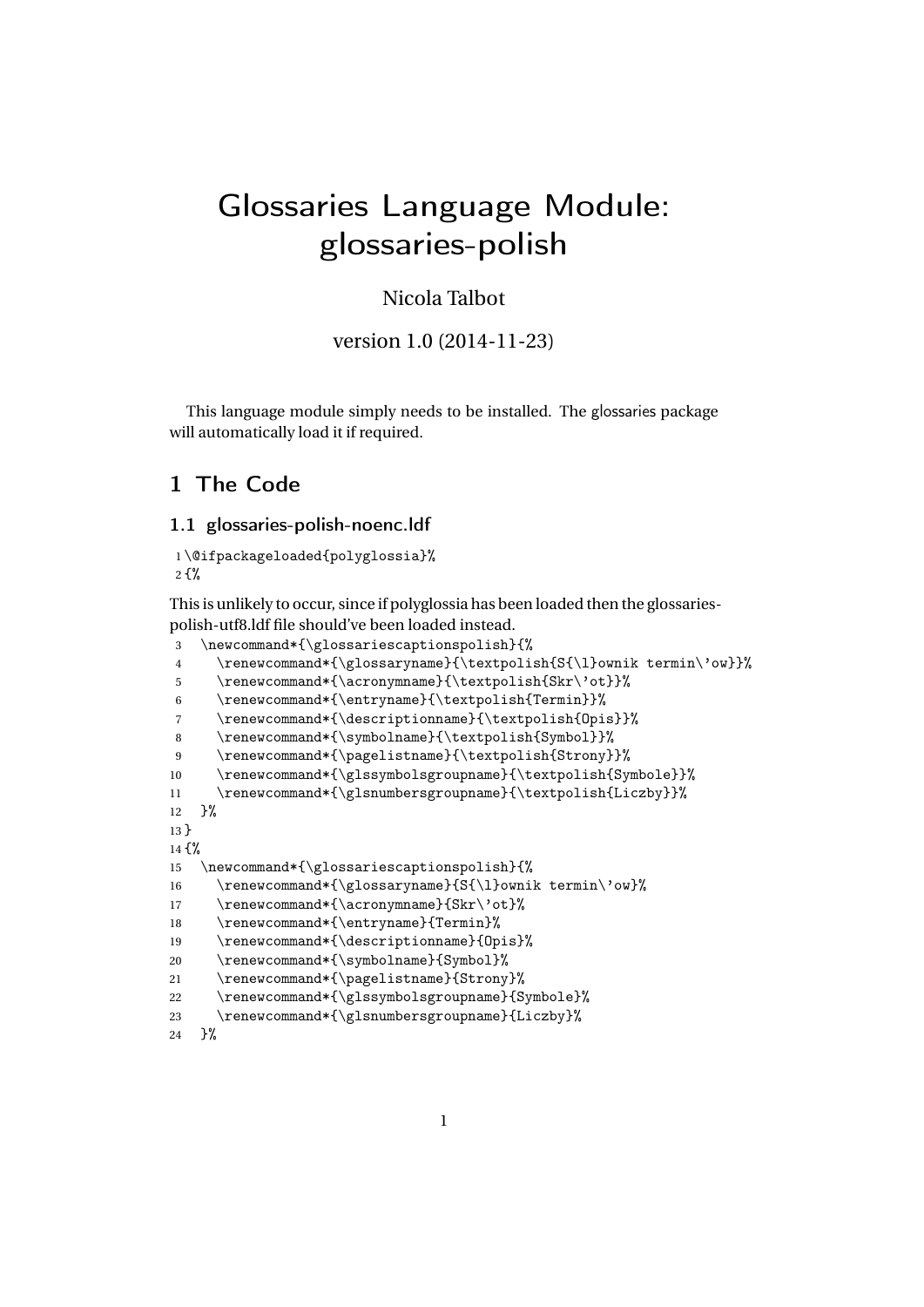#### }

#### 1.2 glossaries-polish-utf8.ldf

```
26 \@ifpackageloaded{polyglossia}%
27 {%
28 \newcommand*{\glossariescaptionspolish}{%
29 \renewcommand*{\glossaryname}{\textpolish{Słownik terminów}}%
30 \renewcommand*{\acronymname}{\textpolish{Skrót}}%
31 \renewcommand*{\entryname}{\textpolish{Termin}}%
32 \renewcommand*{\descriptionname}{\textpolish{Opis}}%
33 \renewcommand*{\symbolname}{\textpolish{Symbol}}%
34 \renewcommand*{\pagelistname}{\textpolish{Strony}}%
35 \renewcommand*{\glssymbolsgroupname}{\textpolish{Symbole}}%
36 \renewcommand*{\glsnumbersgroupname}{\textpolish{Liczby}}%
37 }%
38 }
39 {%
40 \newcommand*{\glossariescaptionspolish}{%
41 \renewcommand*{\glossaryname}{Słownik terminów}%
42 \renewcommand*{\acronymname}{Skrót}%
43 \renewcommand*{\entryname}{Termin}%
44 \renewcommand*{\descriptionname}{Opis}%
45 \renewcommand*{\symbolname}{Symbol}%
46 \renewcommand*{\pagelistname}{Strony}%
47 \renewcommand*{\glssymbolsgroupname}{Symbole}%
48 \renewcommand*{\glsnumbersgroupname}{Liczby}%
49 }%
50 }
```
## 1.3 glossaries-polish.ldf

```
51 \ProvidesGlossariesLang{polish}[2014/11/23 v1.0]
52
53 \glsifusedtranslatordict{Polish}
54 {%
55 \addglossarytocaptions{\CurrentTrackedLanguage}%
56 \addglossarytocaptions{\CurrentTrackedDialect}%
57 }
58 {%
59 \ifdefstring{\inputencodingname}{utf8}
60 {\input{glossaries-polish-utf8.ldf}}%
61 \frac{1}{2}62 \ifdef{\XeTeXinputencoding}% XeTeX defaults to UTF-8
63 {\input{glossaries-polish-utf8.ldf}}%
64 {\input{glossaries-polish-noenc.ldf}}
65 }
66 \ifcsdef{captions\CurrentTrackedDialect}
67 {%
68 \csappto{captions\CurrentTrackedDialect}%
69 \{\}
```